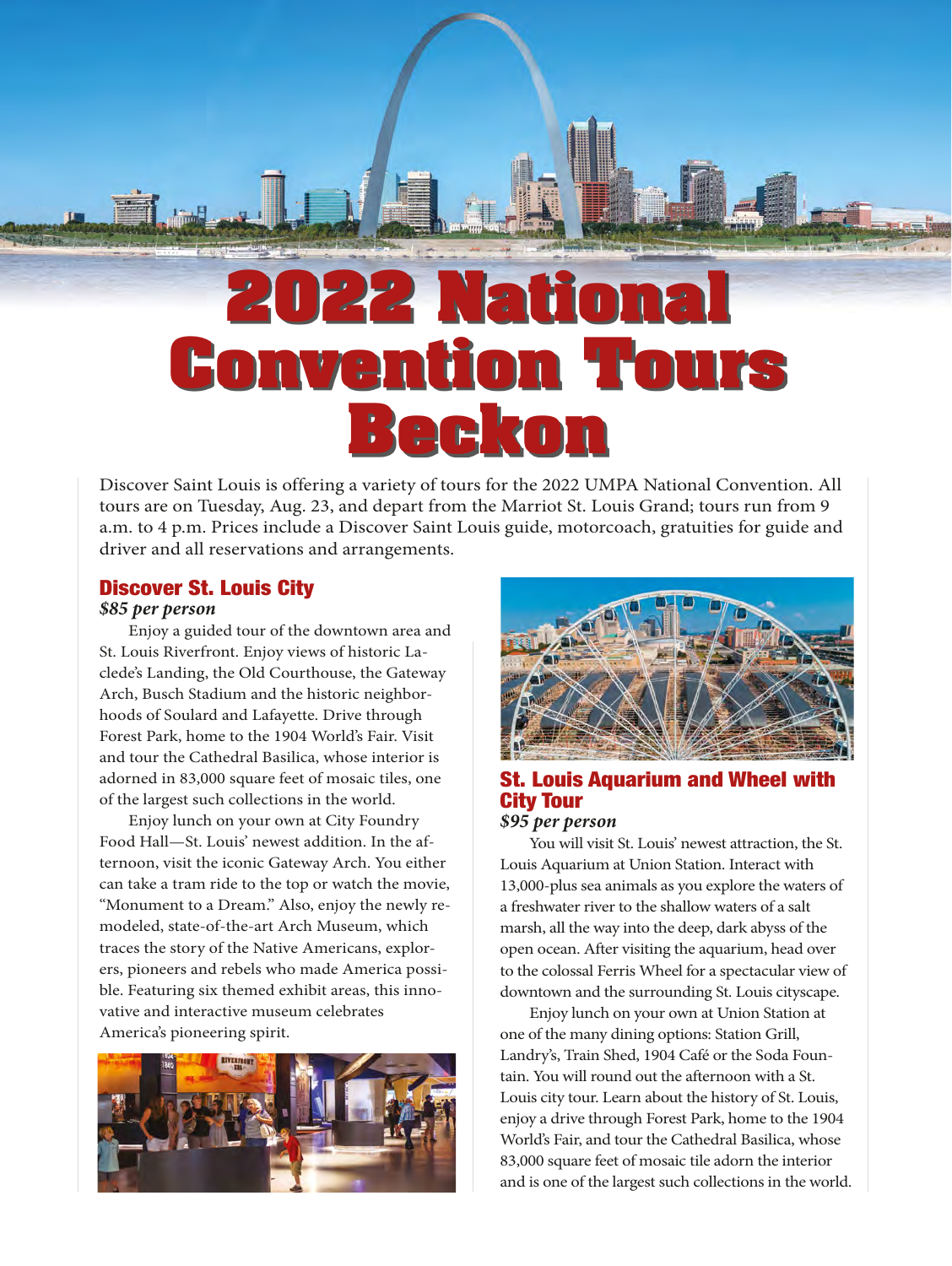

#### Historic Homes of St. Louis *\$85 per person*

St. Louis is home to many amazing residences that tell the history of this river city that bustled with commerce and political electricity. The first stop will be the Campbell House Museum. After a monumental, five-year, \$3 million restoration, the museum now stands as one of the most accurately restored 19th-century buildings in America, reflecting the high-Victorian opulence of the 1880s.

Built in 1851, the first house in the elegant neighborhood Lucas Place, the Campbell House was the home of renowned fur trader and entrepreneur Robert Campbell and his family from 1854 until 1938. The home weaves the story of the Irish elite and their Irish domestic servants and how their lives intertwined—an American version of "Downton Abbey!"



The museum contains hundreds of original Campbell possessions including furniture, paintings, clothing, letters, carriages and a unique set of interior photographs taken in the mid-1880s.

Enjoy lunch on your own at Ballpark Village, across from Busch Stadium. You'll have a choice of restau-

rants from which to choose. In the afternoon, you will visit and tour the Eugene Field House & St. Louis Toy Museum. Designated a National Historic Landmark in 2007, it is listed on the National Register of Historic Places and has been named a City of St. Louis Landmark.

The boyhood home of Eugene Field, who is beloved to this day as the "Children's Poet" and widely known as the father of the personal newspaper column, will give you a feel for living in the mid-1800s in St. Louis. Field's father represented Dred Scott in the landmark slavery trial.



#### Gardens Galore *\$85 per person*

Home to one of the top-three botanical gardens in the world, it's only natural St. Louis would boast many other green areas. Enjoy the latest addition to the St. Louis Garden scene with the urban CityGarden. Opened in July 2009, the two-city block area decorated with modern art creates an oasis among downtown's tall buildings and busy streets. Enjoy a description of what's in the garden and walk from end to end if weather permits.

The highlight of the tour will be the Missouri Botanical Garden, home to the world's first climatron building and at the forefront of plant holdings and biological research. Stroll through the sprawling gardens or enjoy a narrated tram ride. Enjoy lunch on your own at Sassafras Café in the Botanical Garden (currently, the welcome center is under renovation, but if Sassafras isn't open, there is a café on grounds where guests can grab lunch.)

The next stop will be in Forest Park—St. Louis' 1,293-acre public park in the heart of the city at the Jewel Box. The interior warmth lends to the tropical plants that live inside year-round. The windows show the outside in and allow everyone to enjoy this beautiful venue, whether inside or outside gazing at the glass exterior